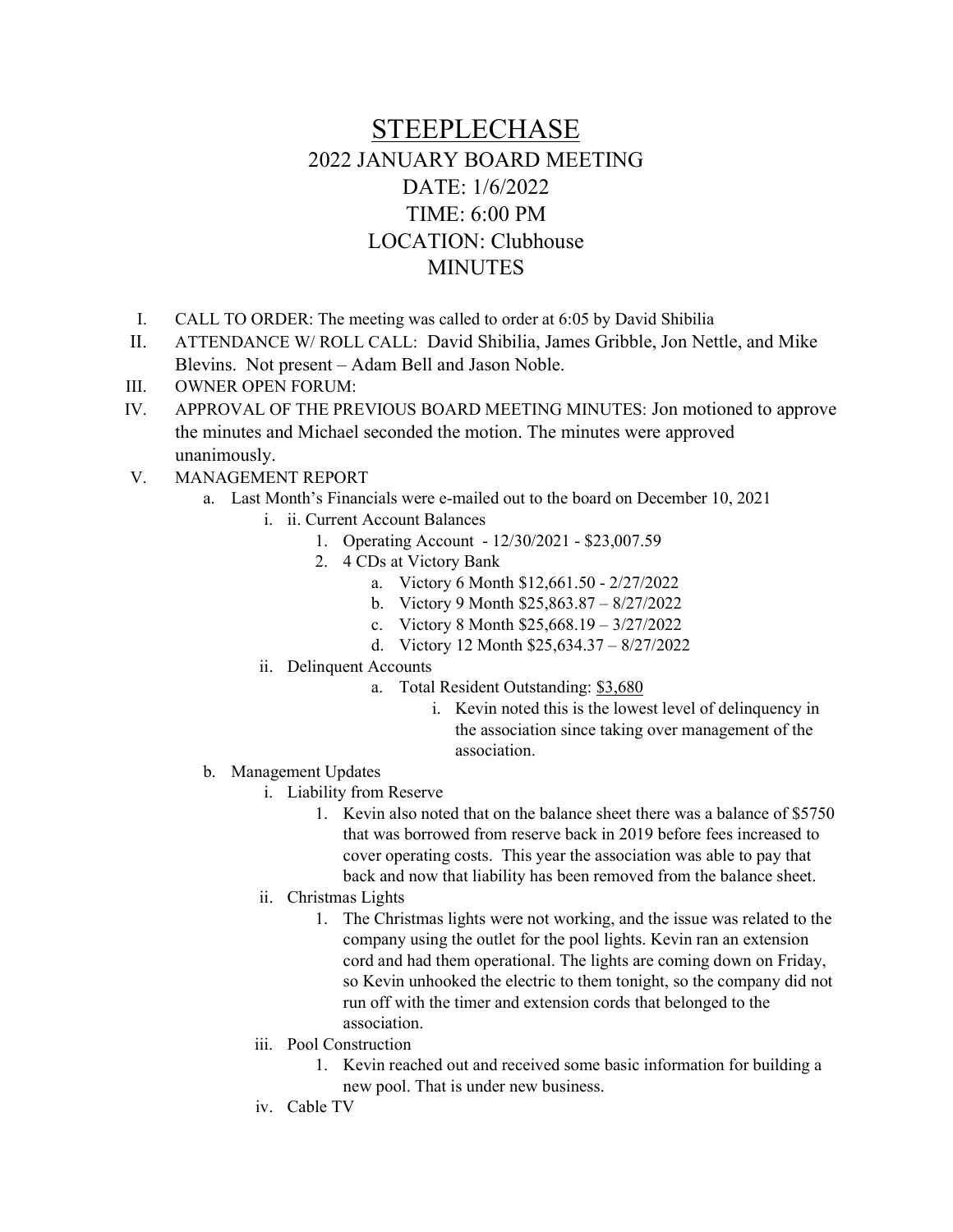- 1. The cable box was an outdated version in the clubhouse and stopped working. Kevin coordinated with Spectrum for them to replace it with an updated model.
- v. Rentals
	- 1. Kevin had a resident try to rent the clubhouse out on Christmas for the next 5 years in a row. The longest the association lets rentals occur is 1 year out. Generally, most HOAs only do 3 – 6 months in advance. The board asked about the holidays and the clubhouse usage and on the actual holiday there is not as much demand as the weeks leading up to the holidays. The board agreed that they should keep it at a one-year rental.

## VI. OLD BUSINESS:

- a. Sediment Removal
	- i. Kevin noted that the grass will be planted in the spring.
- b. Plaque for Wayne Hampton
	- i. Kevin presented a few options for a plaque that the board could choose for Wayne and the board decided that they could put the award in the plaque box, and it could look something similar to what people get in award ceremonies.
- c. Plaque box near flags
	- i. The plaque box has been delivered and Charlie Brown suggested a few options and the board chose to go with the option with the board being inserted into an opening of the gazebo.
- d. Aeration system/Noise
	- i. Kevin asked if they were still noticing issues with the aeration noise/vibrations and the board said that they needed to go back into the gazebo to double check it.
- e. Overall CCR and By-Law Revisions: Driveway Extensions & Emergency Vehicles
	- i. Before the meeting Kevin compiled and sent out Jeff's suggested revisions and some options for the board to review as well. The board is going to review them and also review the documents to see if there are other bylaw/declaration changes. The goal is to decide on what changes should be made at the February meeting.
- f. Additional Street Lights
	- i. The contract was returned to Duke to add in the three new streetlights on Wynfair. Once that is scheduled, they should be making Kevin aware of those updates.
- g. Punching Bag \$250 (Image below)
	- i. The board liked the suggestion of the punching bag going in the place of the chin up machine. The board asked that Jason bring that to the gym, and they can arrange the location at the next meeting.
- h. Walking Path Repairs
	- i. Kevin has one quote so far for repairs. Right now, Kevin is getting repair quotes for the walking path by the clubhouse that leads to Foxhunt, the parking lot, and repairs to root damage around the retention basin.

## VII. NEW BUSINESS:

a. Vitastim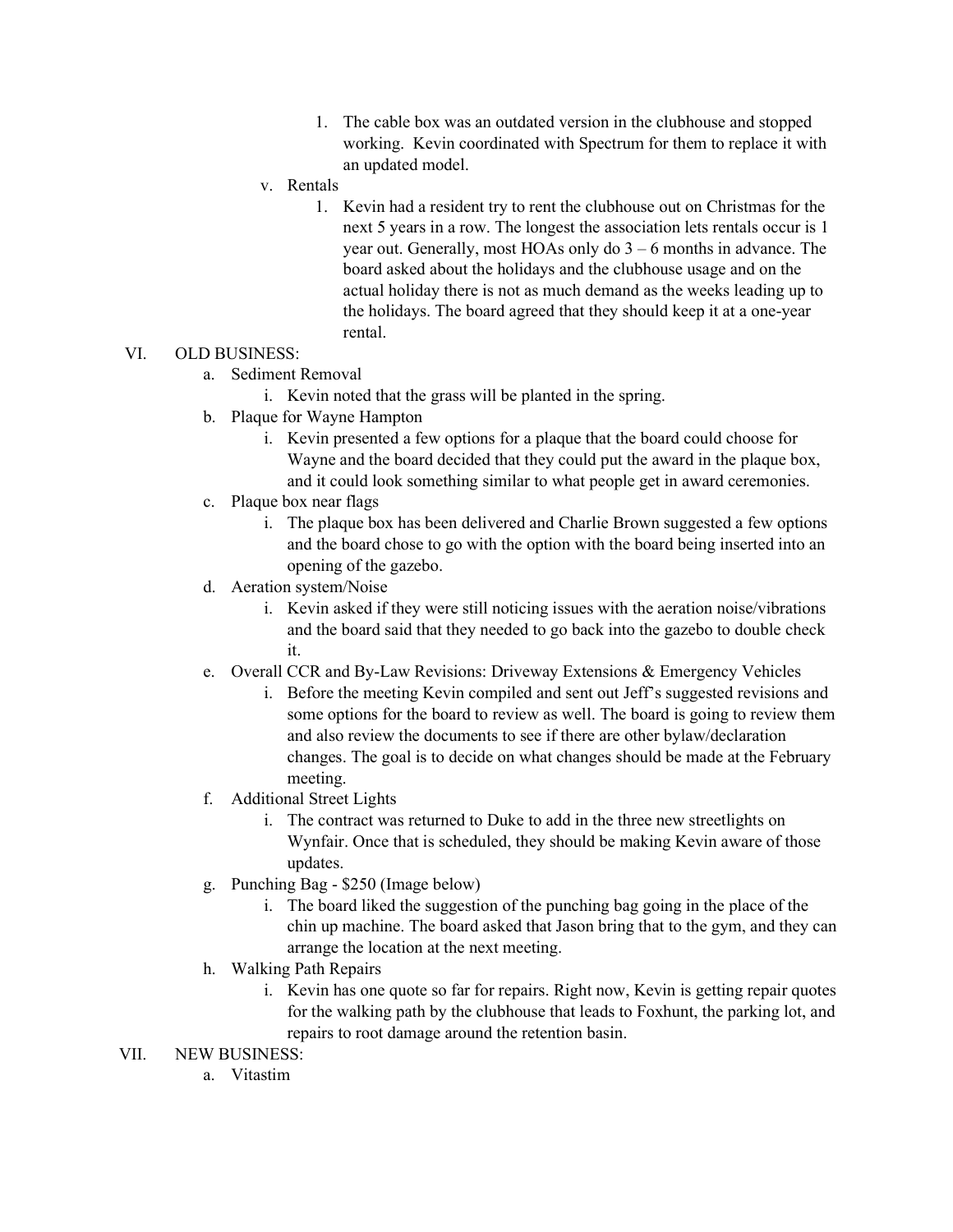- i. Kevin noted that every year they have been using Vitastim to help reduce the primrose and eat up the organic material. The board agreed they have seen some improvement from the amount of primrose and agreed to approve the Vitastim for the retention basin. The cost increased from last year of around 2.5k to 2.8k.
- b. Pool Repairs Approve final \$5,840.21 invoice
	- i. The final pool repairs were completed, and the final invoice is due. The board approved the payment unanimously.
- c. New Pool
	- i. Kevin had communicated to the board regarding pricing if they were taking the pool offline to construct a larger pool. The price tag was around \$600,000 on the low side of everything that is needed to get the pool constructed. For a project like that they would need to take out a loan. Mike talked about doing a fiberglass option that might be cheaper and the board discussed options of doing a pool at the corner of Grand National and Wooded Knoll Dr. There was discussion of also creating additional workout space and making it so there is only a pool house concept versus a clubhouse. Kevin didn't know about fiberglass being an option for a commercial facility but would look into as an option along with basic pricing for something in that location.
- d. Open Board Position
	- i. Brittany Jackson stepped down from the board a few days ago due to conflicts with her work schedule. The board discussed protocol. The board is going to reach out to the previous owners that ran for the board spots along with the entire community to see if anyone is interested in running. The board would decide at the February meeting on who to nominate for the board based on those that are interested in being on the board.
- e. Blevins Aerator for Lower Lake
	- i. Mike Blevins proposed doing a small aerator for the lower lake that he would install from his property and help with the aeration of the water in the retention basin. The board agreed they need to do something more for the lower lake and agreed that they would be in favor of something like this occurring.
- f. Monument Wall
	- i. The monument wall keeps getting brought up, but there is not a location for a monument wall to be built except at the clubhouse. The board asked that Kevin put some communication out regarding that to the community.
- g. Signage leading away from the school
	- i. Speeding is still a concern exiting from the school area. The board asked if Kevin followed up with Boone County. Kevin stated that he did and there are no slow down signs that they have in the community, and they were looking at possible speed limit signs that need to be posted. The board asked Kevin to communicate back with Boone County and see about digital read out signs, so people see how fast they are going.

## VIII. NEXT MEETING:

- a. The next meeting is scheduled for February 3, 2022
- IX. ADJOURNMENT:
	- a. Seeing no more discussion Mike motioned to close the meeting and David seconded the motion and it carried unanimously.